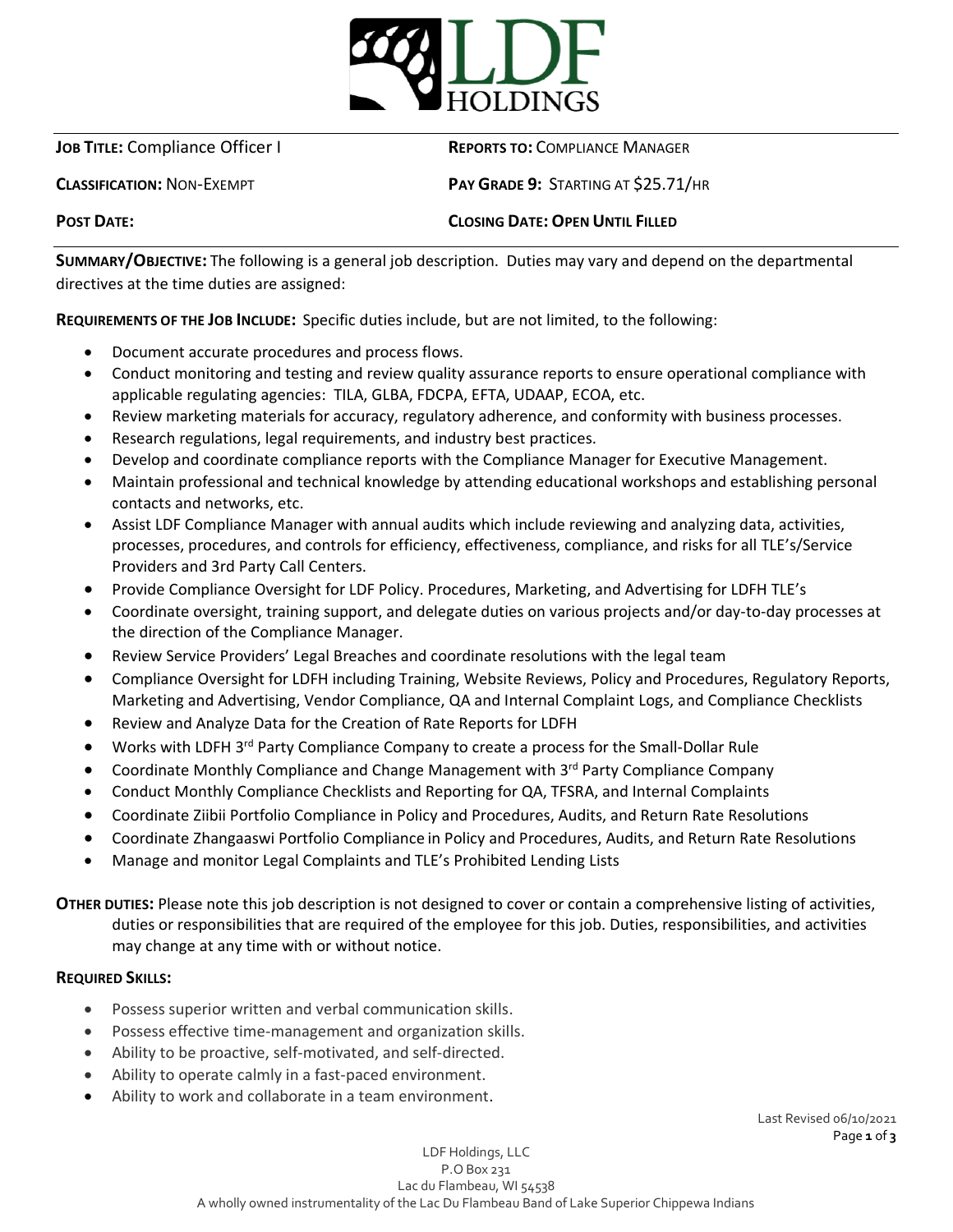

- Ability to communicate policy and procedure requirements and changes to multiple departments and vendors
- Possess conflict resolution, problem-solving, and negotiation skills.
- Maintain a professional attitude and appearance.
- Perform all duties with acute attention to detail.

**SUPERVISORY RESPONSIBILITY**: This position has no direct supervisory responsibilities.

**WORK ENVIRONMENT:** This job operates in a professional office environment. This role routinely uses standard office equipment such as computers, phones, photocopiers, and filing cabinets.

**PHYSICAL DEMANDS:** The physical demands described here are representative of those that must be met by an employee to successfully perform the essential functions of this job.

While performing the duties of this job, the employee is regularly required to talk and hear. This is a largely sedentary role; however, some filing is required. This would require the ability to lift files, open filing cabinets, and bend or stand as necessary.

**POSITION TYPE/EXPECTED HOURS OF WORK:** This is a full-time position. Days and hours of work are primarily Monday through Friday, 8:00a to 4:30p. Occasional evening and weekend work may be required as job duties demand.

**TRAVEL:** Occasional travel is expected for this position.

## **REQUIRED EDUCATION AND EXPERIENCE:**

- Associates in Business Administration or Business Management
- 2-3 years of previous experience in compliance and/or quality assurance role
- Experience may be considered in lieu of educational requirements

## **PREFERRED EDUCATION AND EXPERIENCE:**

- Bachelor's Degree in Business Administration or related field
- Experience advising others on operating requirements of GLBA, TILA, FDCPA, EFTA, UDAAP, ECOA, etc.

### **CORPORATION STANDARDS:** The foundation of success is found in meeting the following LDF Holdings, LLC expectations:

- Demonstrate an attitude of safety first.
- Possess work ethic consisting of loyalty, integrity, pride, perseverance, accountability, respect, and teamwork.
- Possess an ambition to succeed.
- Adhere to company policies and procedures.
- Represent the company in a positive and professional manner.
- Flexibility to work for extended hours to meet deadlines.
- Handle oneself with professionalism during stressful situations.
- Maintain a positive attitude and morale.
- Interact effectively with all members of the company and all outside associates.
- Consider long‐term implications of decisions and actions.
- Work independently, exercise discretion, and make competent decisions.
- Comply with designated work schedule.